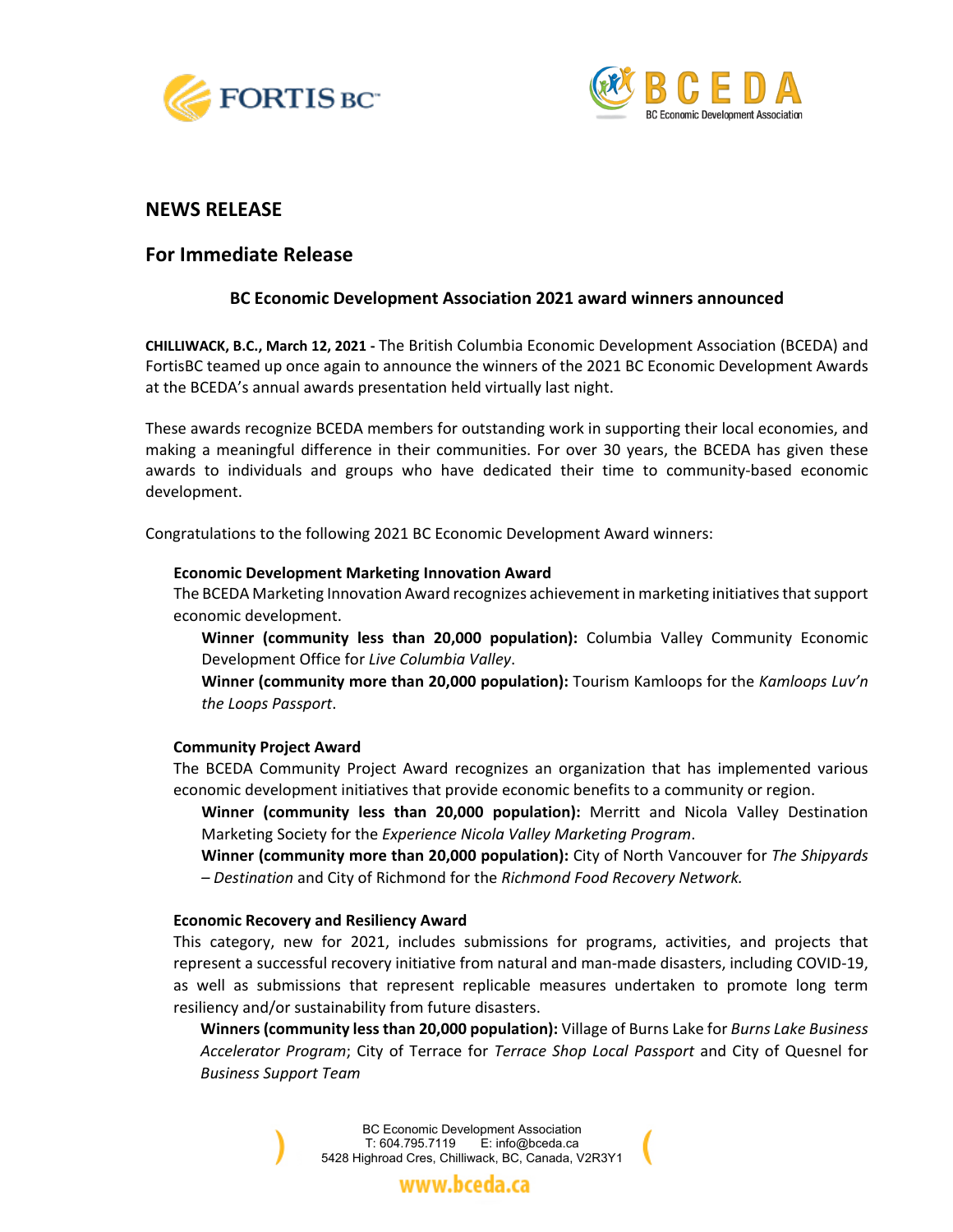**Winners (community more than 20,000 population):** City of Surrey for *Surrey Makes PPE,* City of Langford for *I AM Langford* and Chilliwack Economic Partners Corporation for *Chilliwack Economic Recovery Network (CERN)*

### **Chairman's Award**

The Chairman's Award is presented annually to recognize a member of BCEDA who has made a significant contribution towards the economic development profession, as well as the goals and/or mandate of the BC Economic Development Association.

## **Winner: Joel McKay, Chief Executive Officer at Northern Development**

Joel joined Northern Development in 2012 as Director of Communications and became the CEO in October of 2016. Joel has a passion for Northern BC and building a more robust economy. NDI provides the regions with First Nations Government and Local Government intern. This program offers paid internships for recent graduates, allowing them to spend a year living and working in Northern BC. In the early months of COVID, the trust quickly adapted their Business Façade program to include interior renovations to accommodate social distancing in businesses. They also have Business Development programs that assist businesses in the North to be competitive and succeed. They provide so many programs that directly benefit economic development for every first nation and community in Northern BC.

Joel's commitment to the north and the profession of economic development helps build strong communities in Northern BC and throughout the Province.

"As [economic recovery](https://www.facebook.com/hashtag/economicrecovery?__eep__=6&__cft__%5b0%5d=AZV2otSWcjmdACXaNjrUt_dhExd78pWTXWVRGVFVbOILDm88eb1lGfcJ4z87rH5XMVknKaEkuW_zP3ZI8TOMKHb49jxL_xr1TYUtawHBGHnxLvCblDsNTHQNLtTmY1ARkjGn5xcwRntZv6tAfkoxb78o9Jv-Y0FL2aJf3n_PqHXemyk9R2WbgjCZulWpJgtYt_k&__tn__=*NK-R) has moved into the forefront, we couldn't be more proud of the work done by BC's [Economic Developers.](https://www.facebook.com/hashtag/economicdevelopers?__eep__=6&__cft__%5b0%5d=AZV2otSWcjmdACXaNjrUt_dhExd78pWTXWVRGVFVbOILDm88eb1lGfcJ4z87rH5XMVknKaEkuW_zP3ZI8TOMKHb49jxL_xr1TYUtawHBGHnxLvCblDsNTHQNLtTmY1ARkjGn5xcwRntZv6tAfkoxb78o9Jv-Y0FL2aJf3n_PqHXemyk9R2WbgjCZulWpJgtYt_k&__tn__=*NK-R) It was one year ago yesterday, that the WHO declared COVID19 a global pandemic. It seems fitting that, in addition to our traditional award categories, we have added a new category dedicated to economic resiliency and recovery. We received a record number of nominations put forward by communities and economic development professionals showcasing the creativity and smart strategies that encourage economic recovery and resiliency in their regions," said Dale Wheeldon, president and CEO at BCEDA. "This year's theme is Economic Revival: Charting a Path Forward for BC Communities and all of the nominated projects are great examples of the partnerships required for success. It is always very difficult for our judges to narrow down the winners and my sincere thanks goes out to everyone who submitted projects for consideration this year. Their efforts to build resilient communities, and thereby a resilient provincial economy, are to be congratulated."

The awards are presented and sponsored by FortisBC.

"FortisBC is passionate about supporting the communities in which we live and work," said David Bennett, director, Renewable Gas and low carbon fuels at FortisBC. "We're pleased to partner with the BCEDA year over year on initiatives such as the summit and economic development awards as we know the projects being recognized have a positive impact on BC communities."